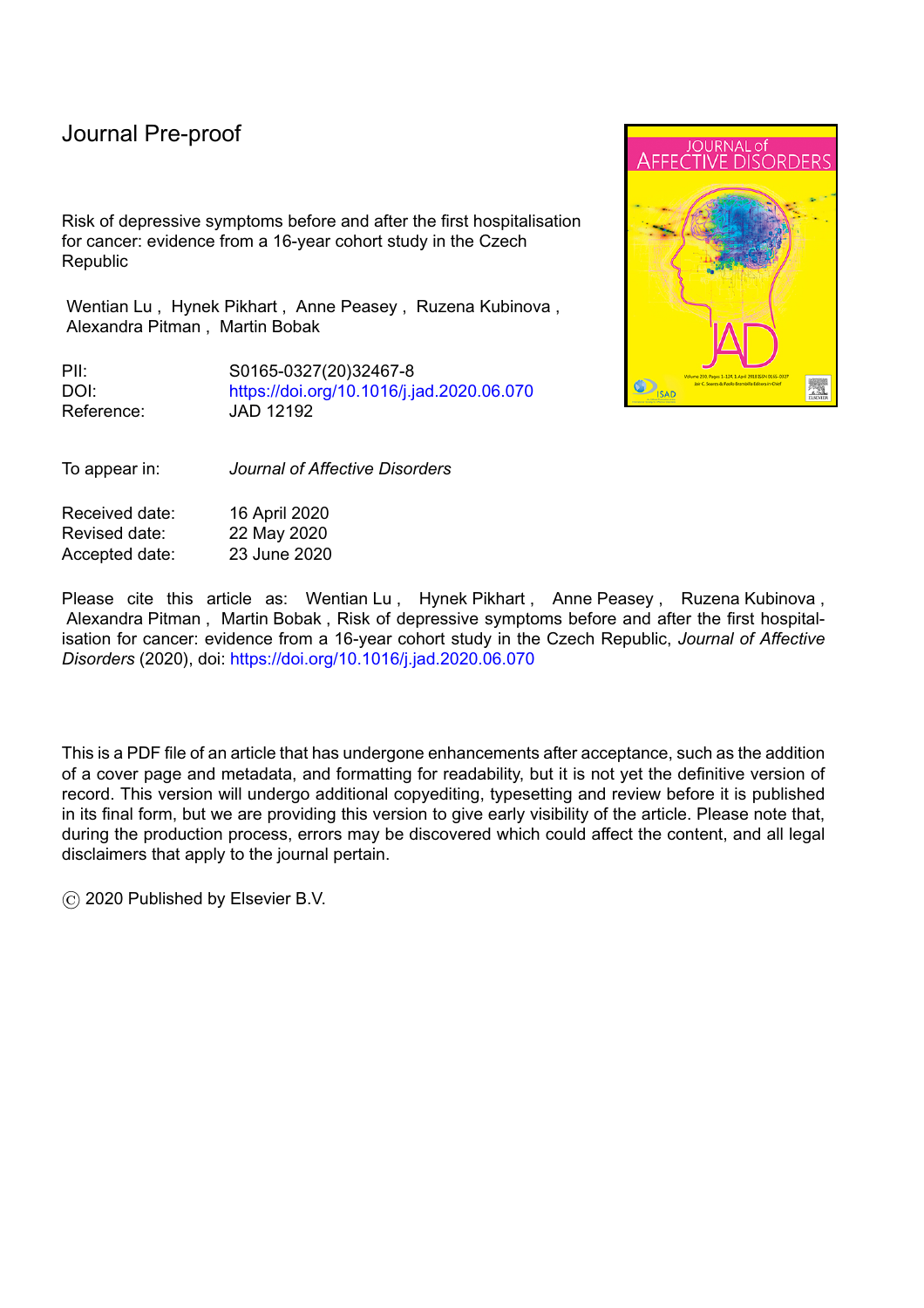# **Highlights**

- The risk of depressive symptoms starts increasing five years prior to the first hospitalisation for cancer.
- This may be due to pre-diagnosis neuropsychiatric or biopsychosocial processes.
- This excess risk continued for up to 7.5 years after hospitalisation.
- Cancer is an independent risk factor for depressive symptoms.

l

Early psychological assessment for patients diagnosed with cancer is needed.

Journal Prejous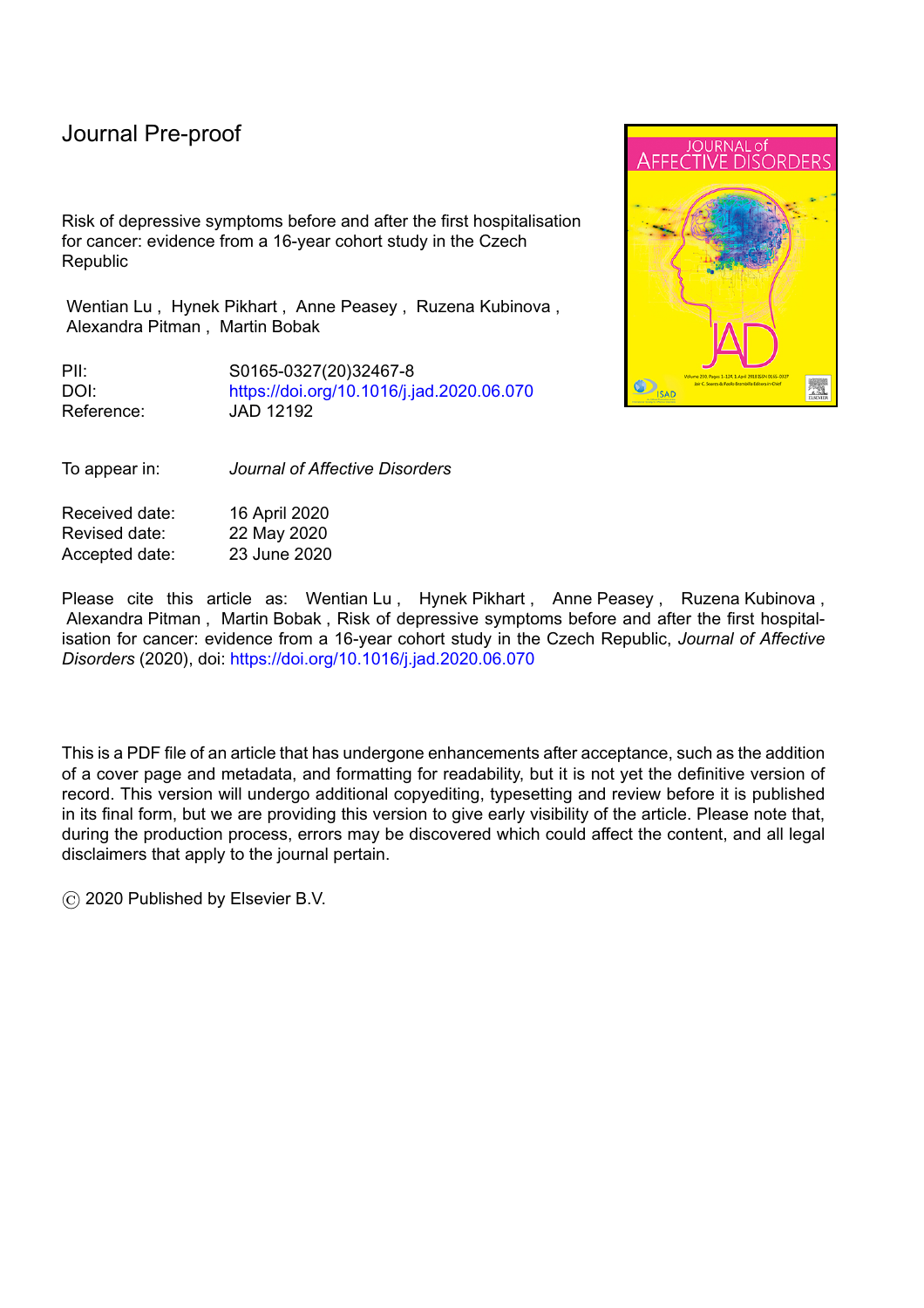Research paper

**Risk of depressive symptoms before and after the first hospitalisation for cancer: evidence from a 16-year cohort study in the Czech Republic**

Wentian Lu<sup>1\*</sup>, Hynek Pikhart<sup>1</sup>, Anne Peasey<sup>1</sup>, Ruzena Kubinova<sup>2</sup>, Alexandra Pitman<sup>3,4</sup>, Martin Bobak<sup>1</sup>

<sup>1</sup>Research Department of Epidemiology and Public Health, University College London, London, United Kingdom.

<sup>2</sup>Centre for Environmental Health Monitoring, National Institute of Public Health, Prague, Czech Republic

<sup>3</sup>UCL Division of Psychiatry, University College London, London, United Kingdom

4 Camden and Islington NHS Foundation Trust, London, United Kingdom

l

\* Corresponding author. Central and Eastern European Health Research Group, Research Department of Epidemiology and Public Health, University College London, 1-19 Torrington Place, London, WC1E 7HB, United Kingdom. Email: wentian.lu.14@ucl.ac.uk

# **Abstract**

**Background** Whether depression risk starts increasing before cancer diagnosis, and whether cancer is an independent risk factor for depression, remain unclear. We aimed to quantify the risk of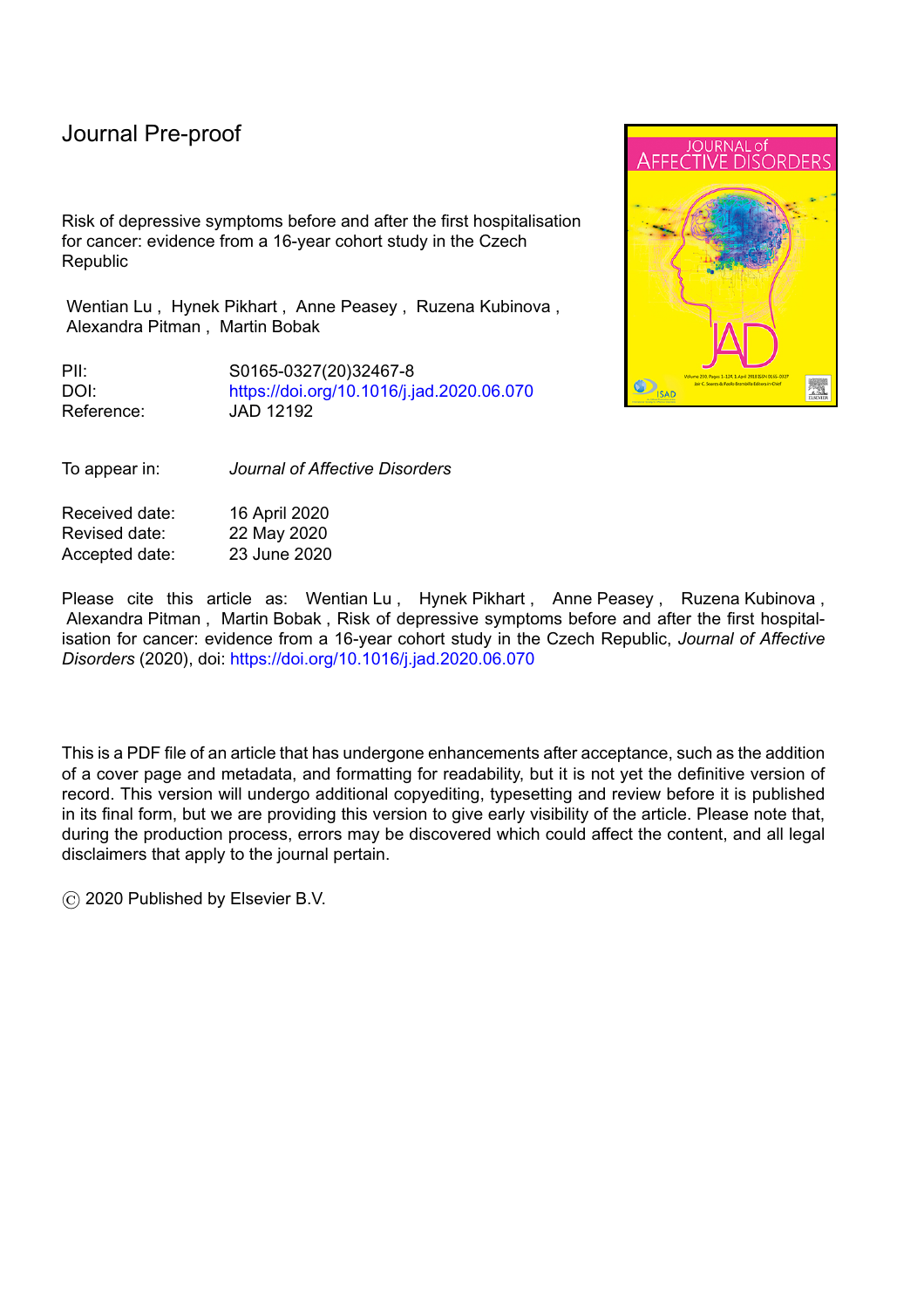depressive symptoms before and after the first hospitalisation for cancer (as a proxy for cancer diagnosis) among patients with cancer.

l

**Methods** We linked cohort data with national hospitalisation records in the Czech Republic. We followed 1056 incident cancer cases for up to 15 years before and 15 years after the first hospitalisation for cancer. Depressive symptoms were measured using the Centre for Epidemiological Studies-Depression (CES-D) scale. We used multilevel ordered logistic regression to assess the relationship between follow-up years (pre- and post-hospitalisation) and depressive symptoms among incident cancer cases. Propensity Score Matching was employed to match each case with a cancer-free control, to test the independent effect of cancer on depressive symptoms over time.

**Results** Per one year of follow-up (whether pre- or post- hospitalisation) was associated with 1.07 (1.05–1.10) times more likely to have high severity of depressive symptoms among patients with cancer. The probability of having high severity of depressive symptoms increased from 25% at five years before hospitalisation to 33% at 7.5 years after hospitalisation. In parallel analyses among matched cancer-free controls, the risk of depressive symptoms had no significant changes during follow-up.

**Limitations** Stratified analyses based on cancer types and stages of malignancy were infeasible.

**Conclusions** The excess risk of depressive symptoms was apparent five years prior to the first hospitalisation for cancer. Using cancer-free matched controls, we confirmed that cancer was an independent predictor of depressive symptoms.

**Key words**: Cancer, depression, hospitalisation, Czech Republic

# **Introduction**

There is evidence that the prevalence of mental disorders among patients with cancer is higher than that among the general population, and that survival rates among patients with cancer and comorbid anxiety or depression are significantly lower than those for the general population (Batty et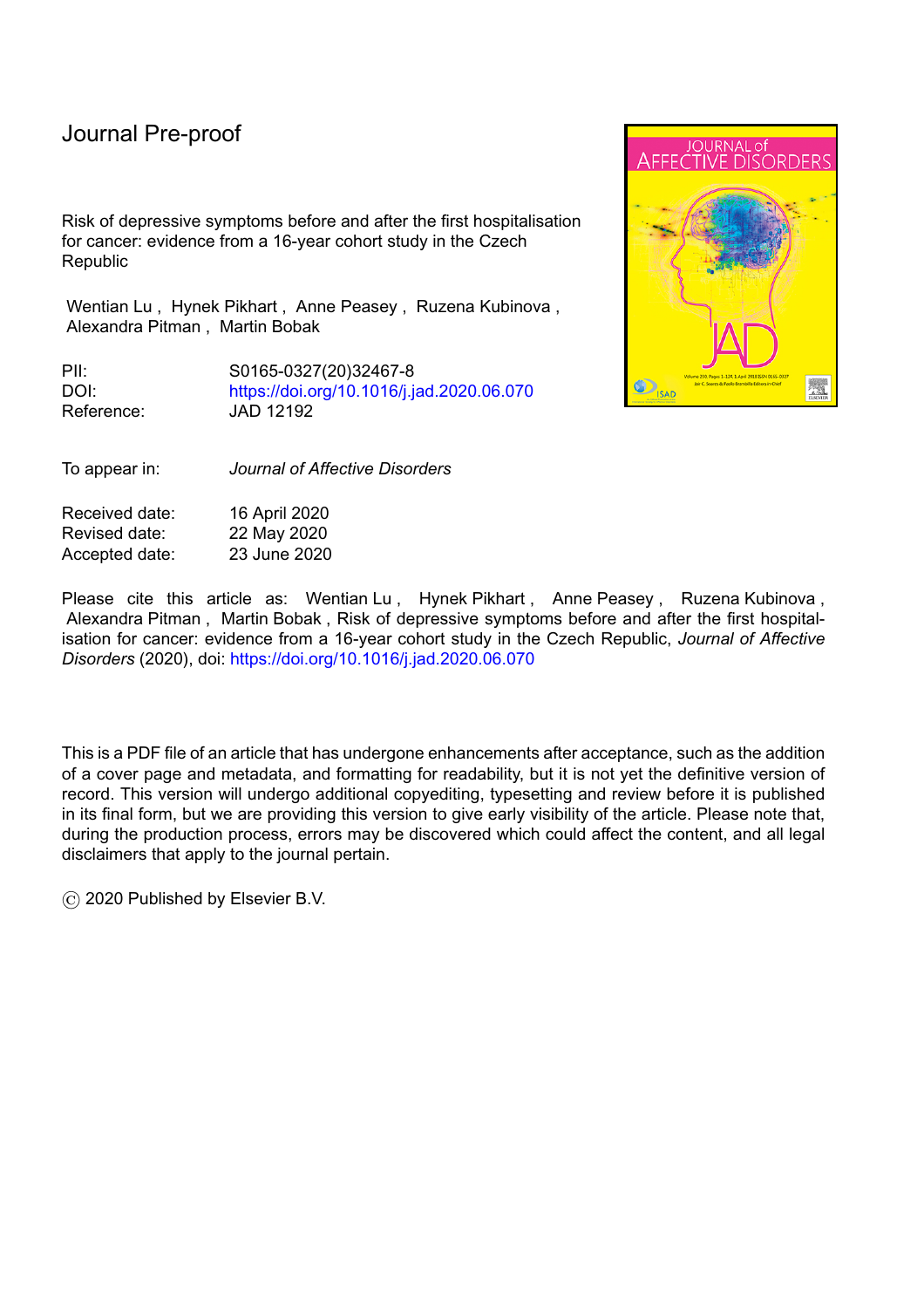l

al., 2017; Kisely et al., 2013; Pitman et al., 2018; Zhu et al., 2017). Clinically, depression in patients with cancer tends to be under-recognised, with depressive symptoms such as anorexia, weight loss, fatigue and insomnia often attributed to the somatic effects of cancer rather than depression (Lloyd-Williams, 2000). The World Health Organization (WHO) suggests that the risk of mental disorders in patients with cancers is routinely overlooked and should be better understood (World Health Organization, 2017).

Previous work has shown an excess risk of mental disorders (Dalton et al., 2009; Lu et al., 2016; Mallet et al., 2018; Suppli et al., 2014), and of suicide (Henson et al., 2018), after cancer diagnosis, with risks more marked in cancers with poor prognosis. For example, a population-based study in England indicated that patients with mesothelioma had the highest suicide risk among all patients after cancer diagnosis (Henson et al., 2018). A Danish registry-based study found a general pattern of an increased risk of depression in the first year after cancer diagnosis, with decreasing but still significant excess risk in subsequent years for most types of cancer (Dalton et al., 2009). A recent study reported that the risk of mental disorders after cancer diagnosis in the US was significantly higher among patients with a prior history of mental disorders compared with those without psychiatric histories (Mallet et al., 2018). A Swedish registry-based study suggested that risk of mental disorders both before and after cancer diagnosis increased to a greater extent among patients with cancers of poor prognosis (i.e. lung and colorectal cancers) compared with patients with other cancers (i.e. breast cancer) (Lu et al., 2016). Generally risk of depression and anxiety applies at all points in the cancer trajectory, whether in curative or palliative treatment (Burgess et al., 2005; Fallowfield et al., 1990; Mitchell et al., 2011).

The onset of depression in relation to cancer diagnosis requires careful study, as it provides clues as to the aetiology of depression in the cancer context, including the putative effect of cancer-related inflammation on mental disorders (Messay et al., 2012). Previous work has shown that the excess risk of depression is apparent in the year before cancer diagnosis, corresponding with the period of cancer diagnostic workup (Lu et al., 2016). This suggests that direct neuropsychiatric effects may be involved even before an awareness of cancer diagnosis, at which point predominant explanations for depression or anxiety involve biopsychosocial processes (Pitman et al., 2018). The majority of work describing the association between cancer and depression derives from high-income countries, including the United States (US), England, Denmark, Australia and Sweden (Batty et al., 2017;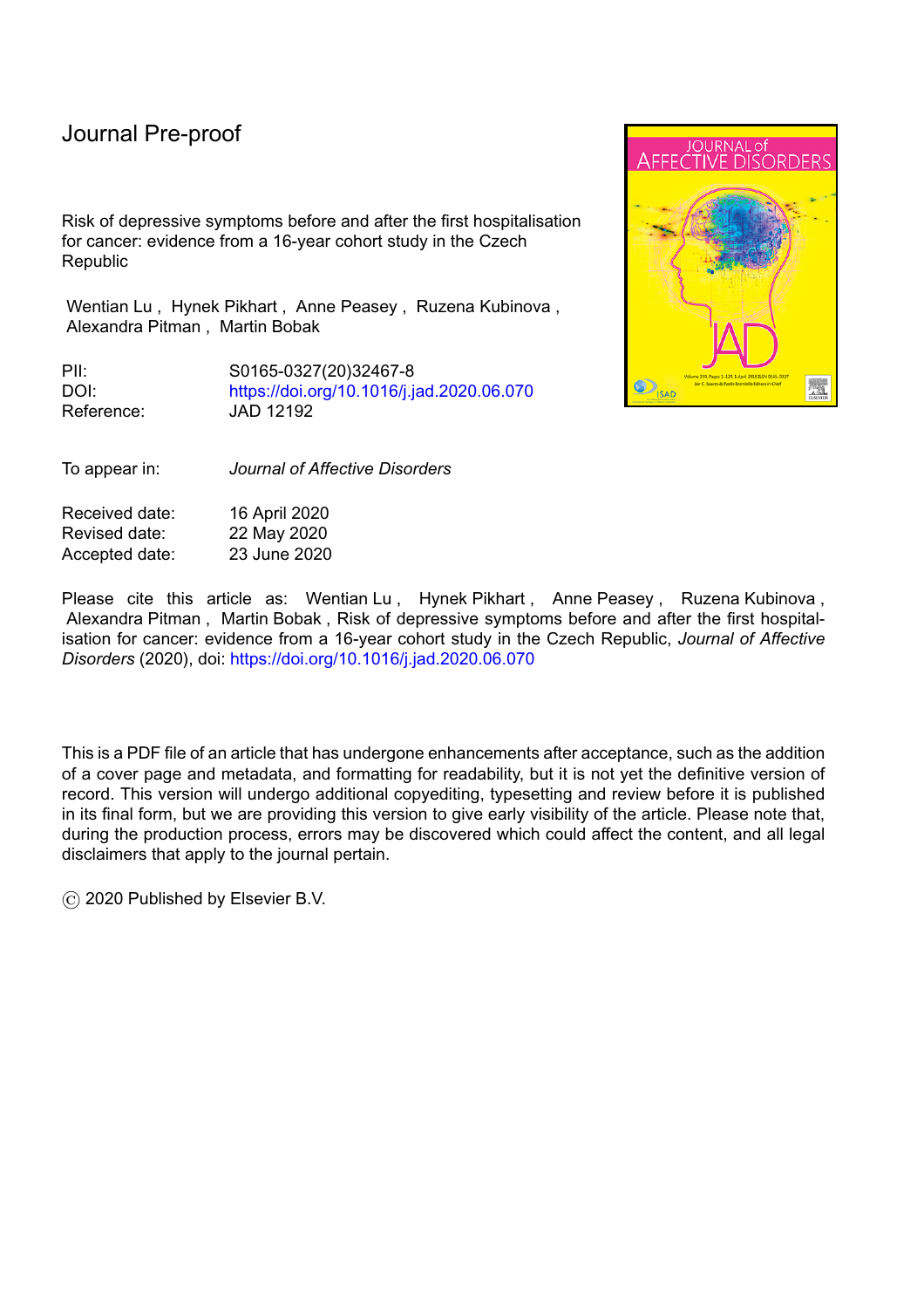Burgess et al., 2005; Dalton et al., 2009; Fallowfield et al., 1990; Henson et al., 2018; Kisely et al., 2013; Lu et al., 2016; Suppli et al., 2014; Zhu et al., 2017). However, the generalisability of these findings to more recent years or among other populations is questionable.

l

To address the research gap, our 16-year longitudinal study aimed to assess the risk of depressive symptoms before and after the first hospitalisation for cancer (as a proxy for cancer diagnosis) in the Czech Republic. We investigated whether and when depressive symptoms occur before the first hospitalisation for cancer. We also used matched controls to evaluate the independent effect of cancer on depressive symptoms.

#### **Methods**

#### *Data*

Data were from the Health, Alcohol and Psychosocial factors In Eastern Europe (HAPIEE) study – Czech cohort, a prospective cohort study of a representative sample of 8857 individuals (response rate: 82%) aged 45–69 years at baseline in the Czech Republic (Peasey et al., 2006). Random samples stratified by gender and five-year age groups were selected from population registers. Written informed consent was obtained from all participants. The study received ethical approval from the ethics committee at University College London, UK (99/0081). We used data from baseline wave (2002–2005), wave 2 (2006–2008) and follow-up postal surveys in 2009, 2012, 2013, 2016 and 2017. The information on cancer diagnosis was obtained from the national hospitalisation records (2001– 2017) of all participants, which contain information on, for example, dates of admission and discharge, ICD codes of primary, operation and other diagnosis, and whether being hospitalised for the first time for each diagnosis. We included 1056 (473 women) incident cancer cases (2003–2017) (Supplementary Figure S1), who were matched with population-based controls (matching ratio: 1:1) using Propensity Score Matching (PSM) (Rosenbaum and Rubin, 1983). Figure 1 illustrates the detailed procedure of sample selection.

# *Variables*

# *Depressive symptoms*

Depressive symptoms were measured using the Centre for Epidemiological Studies-Depression (CES-D) scale (Radloff, 1977), and used as a time-varying outcome. The format of the CES-D scale used at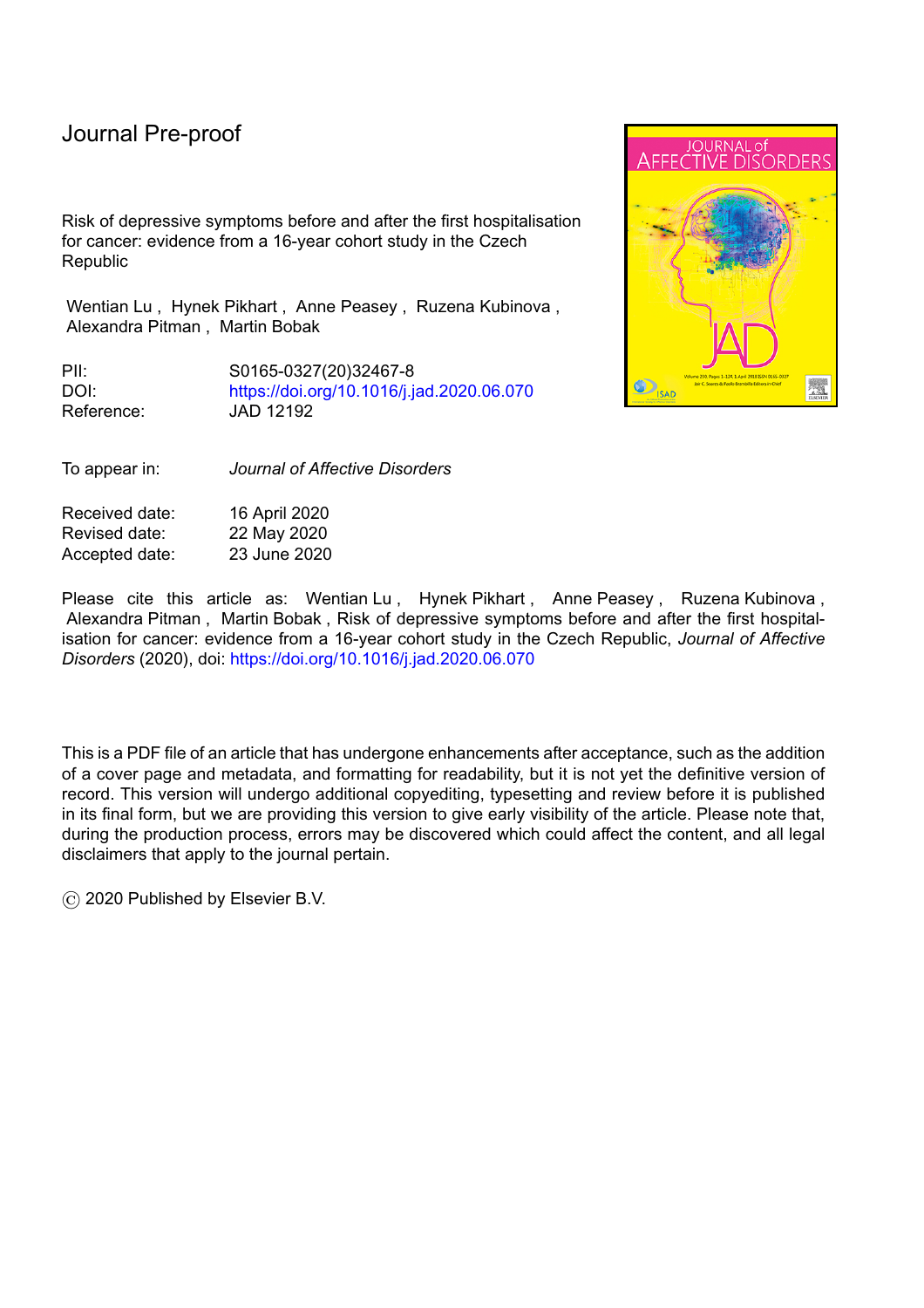l

baseline (CES-D-20; original 20-item measure, 4-category response) differed at Wave 2 (2006–2008), the 2009 postal surveys (CES-D-10; 10-item measure, Boston scale; 2-category response), and the 2012–2017 postal surveys (CES-D-10; 10-item measure, Andresen scale; 4-category response) (Kohout et al., 1993; Mohebbi et al., 2018). Cronbach's alpha values were all above 0.70, indicating acceptable reliability (Heale and Twycross, 2015). To maintain the integrity of the scale, up to four, one and one missing items, respectively, were allowed for calculating the sum scores based on original, Boston and Andresen scales. We substituted the mean values for missing items then summed all items (Kohout et al., 1993). For comparability of results over time, we organised sum scores into tertiles based on the entire sample size. High severity of depressive symptoms was defined as the highest tertile of CES-D scores.

#### *Incident cancer cases*

We identified incident cancer cases in cancer-free individuals at baseline, measured as the first ever hospitalisation for any cancer (ICD-10: C00–C97) recorded on the national hospitalisation register during follow-up (as a proxy for cancer diagnosis), on a date later than the dates of baseline interview. Supplementary Figure S1 and Figure S2 illustrate the numbers of incident cancer cases (2003–2017), and the numbers of each type of cancer, respectively.

#### *Follow-up years*

We calculated each participant's number of years of follow-up using the date of depressive symptom measurement in each wave of data collection minus the date of the first hospitalisation for any cancer. The date of the first cancer hospitalisation (a proxy for diagnostic year) was set at zero. Negative and positive values designated pre-hospitalised (-15.0 to -0.1) and post-hospitalised (0.1 to 15.0) years. Supplementary Figure S3 shows a normal distribution of follow-up years.

## *Confounders*

We selected confounders based on previous evidence (Batty et al., 2017; Bortolato et al., 2017; Burgess et al., 2005; World Health Organization, 2017): baseline gender; age; marital status; education; smoking; alcohol use; fruit consumption; vegetable consumption; weekly hours of physical activity; diagnosed cardiovascular disease (CVD), diabetes and chronic respiratory diseases; and Body Mass Index.

6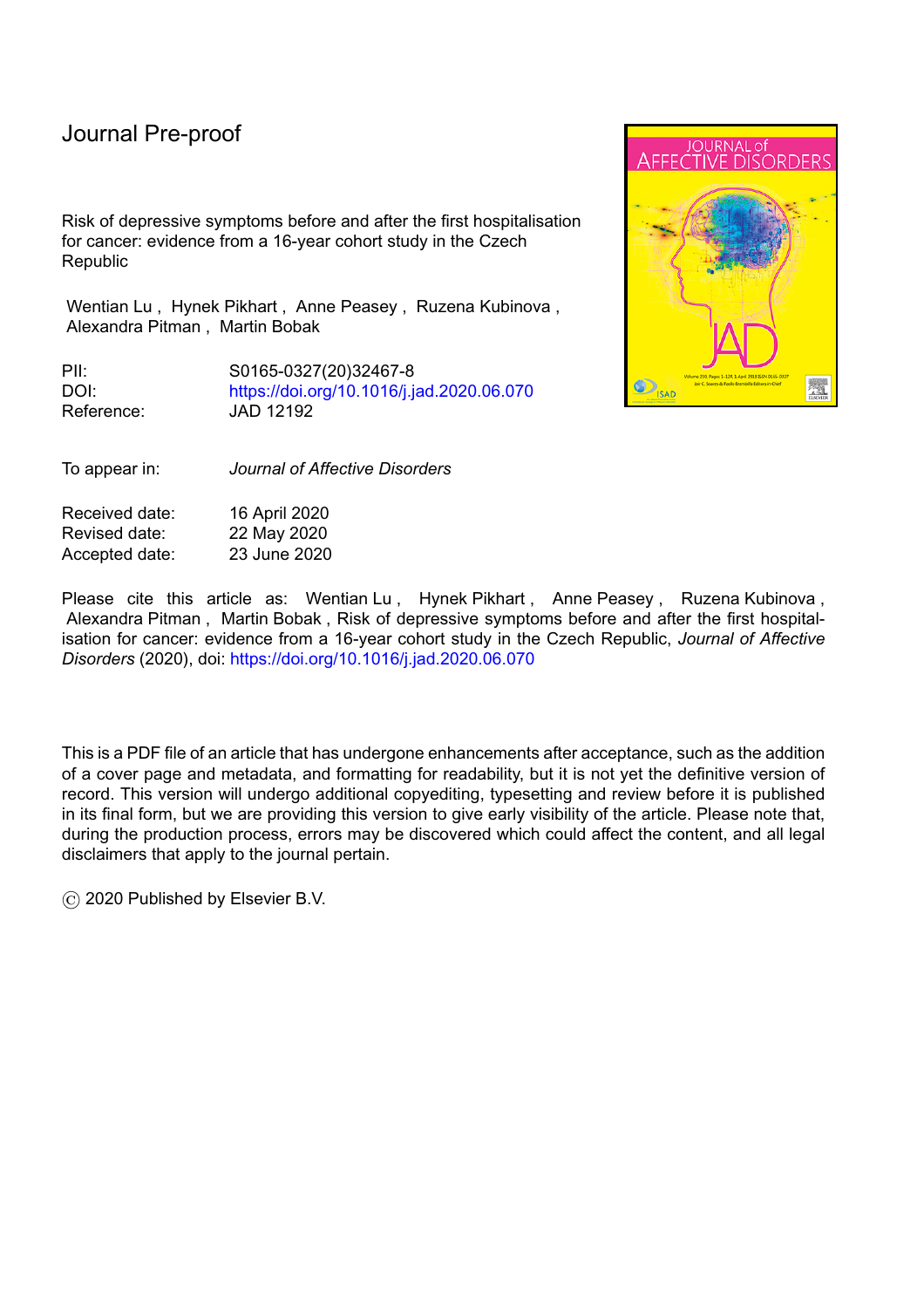l

# *Statistical methods*

We conducted univariate analysis of baseline relationships between confounders and depressive symptoms. We used multilevel ordered logistic regression to assess the longitudinal relationship between follow-up years and depressive symptoms among incident cancer cases, allowing for random intercepts. Multilevel modelling can handle attrition and wave non-response (which allows us to include incident cancer cases who died during the post-diagnostic period), unequal time spaces, and the inclusion of time-varying and between-individual covariates that are either continuous or discrete measures (Curran et al., 2010).

A time-cohort model (repeat follow-up year model controlling for baseline age group) was estimated with full adjustment. We included year as a linear, quadratic, and a cubic term, to detect non-linear effects. We predicted the overall average probability of being in the highest tertile of CES-D scores in each year, considering both fixed and random effects based on this model. We fitted curves using kernel-weighted local polynomial smoothing to explore non-linear effects of follow-up years, allowing the data to "speak for themselves" by fitting the response to a polynomial form of the regressor via locally weighted least squares (Gasser and Müller, 1979). We produced curves within a thirty-year range (15 pre-hospitalised years and 15 post-hospitalised years).

To test the independent effect of cancer on depressive symptoms over time, we used PSM to match each incident cancer case with a cancer-free participant based on similar propensity scores obtained from a logistic regression model adjusting for all aforementioned confounders (Rosenbaum and Rubin, 1983). The nearest neighbour matching was used (calliper bound=0.04, mean bias=1.8%) (Rubin, 1973). As a result, the observed baseline characteristics became very similar between incident cancer cases and those of cancer-free controls (Supplementary Table S1). In order to compare risk of depressive symptoms before and after a hypothetical non-cancer diagnosis date in cancer-free controls, each control was allocated a non-exposure data, which was the date of the first cancer hospitalisation of his or her matched treated participant. We assessed the unadjusted relationships between follow-up years and depressive symptoms in both groups. We also predicted the overall probabilities of being in the highest tertile of CES-D scores after year=0 in both groups.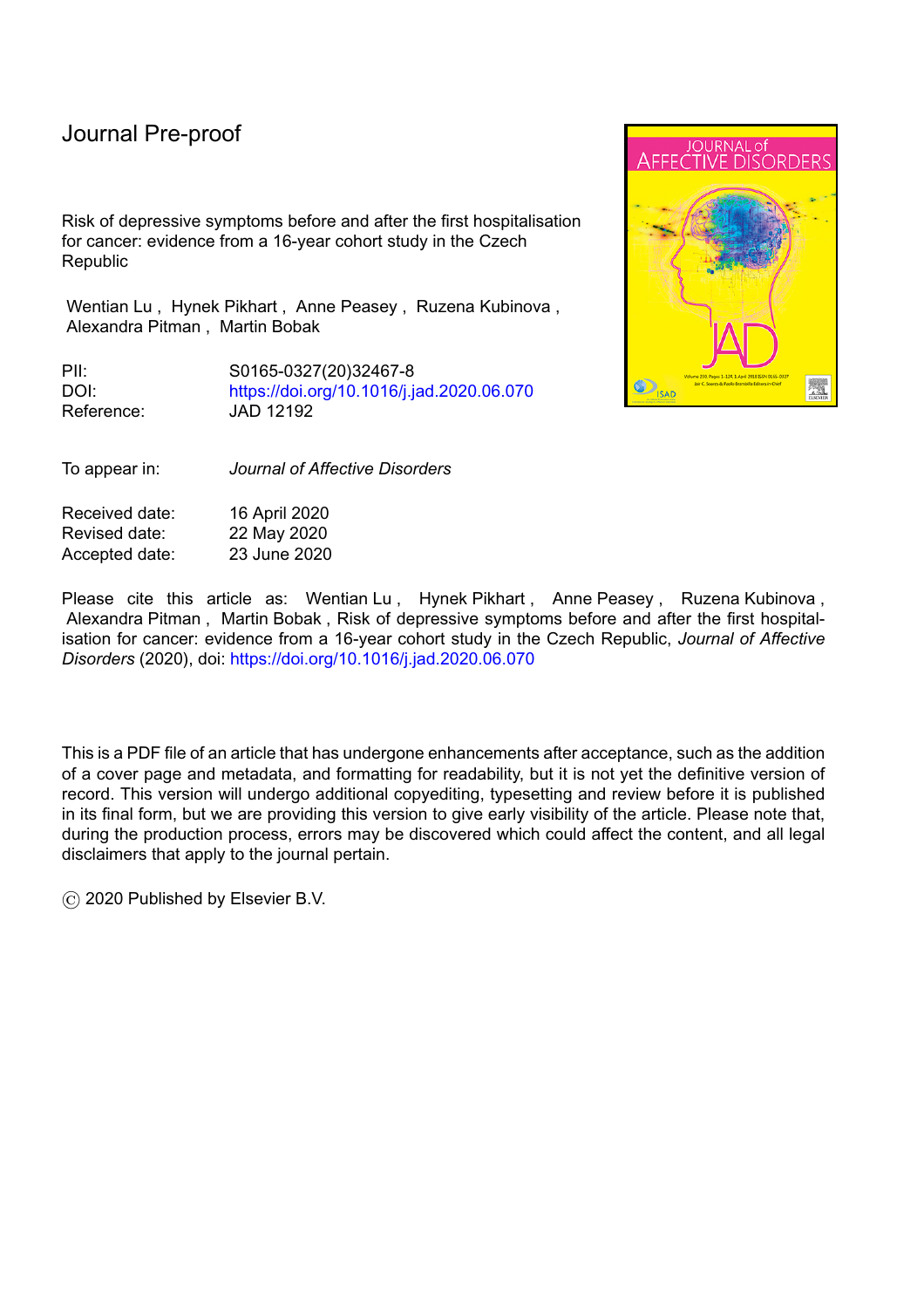l

We conducted a *post hoc* analysis to confirm whether the risk of depressive symptoms did indeed increase in the five years prior to the first cancer hospitalisation. For this, we applied fully-adjusted piecewise regression with three segments separated by two "knots" (at year -5 and 0) (Ryan and Porth, 2007), to quantify the slope changes of the probability of being in the highest tertile of CES-D scores. Three independent variables were included in piecewise regression, reflecting three segments: '6–15 years before hospitalisation' '1–4 years before hospitalisation' and '1–15 years after hospitalisation'.

# *Sensitivity analyses*

We compared baseline characteristics between the analysed (N=1056) and excluded incident cancer cases (N=181), to explore whether missing data were likely to bias findings. We also employed another harmonisation strategy – converting the CES-D sum scores into z-scores (mean [S.D.] =0 [1]) and re-run the fully-adjusted model using the continuous z-scores, which helps predict the overall changes of depressive symptoms over time, and make further comparison with other samples.

All analyses were performed using Stata SE 15 (StataCorp, 2017), with a p-value threshold of <0.05 for statistical significance.

# **Results**

# *Baseline sample characteristics*

Table 1 presents baseline sample characteristics among incident cancer cases. Over half (55%) this sample were men. Participants were mainly aged between 50 and 69 years, married or cohabiting, and had vocational or secondary education at baseline. Around 30% of participants were current smokers. Around 15% of participants consumed alcohol more than 5 times per week. Participants consumed a mean of 3.48 (S.D. = 3.52) and 3.13 (S.D. = 2.25) portions of fruit and vegetable per day, respectively. The mean hours spent on physical activity per week were 13.49, but with wide variation (S.D. = 12.50). The majority of the participants were diagnosed with diabetes, CVD, or chronic respiratory diseases, and 45% and 34% were pre-obese and obese, respectively.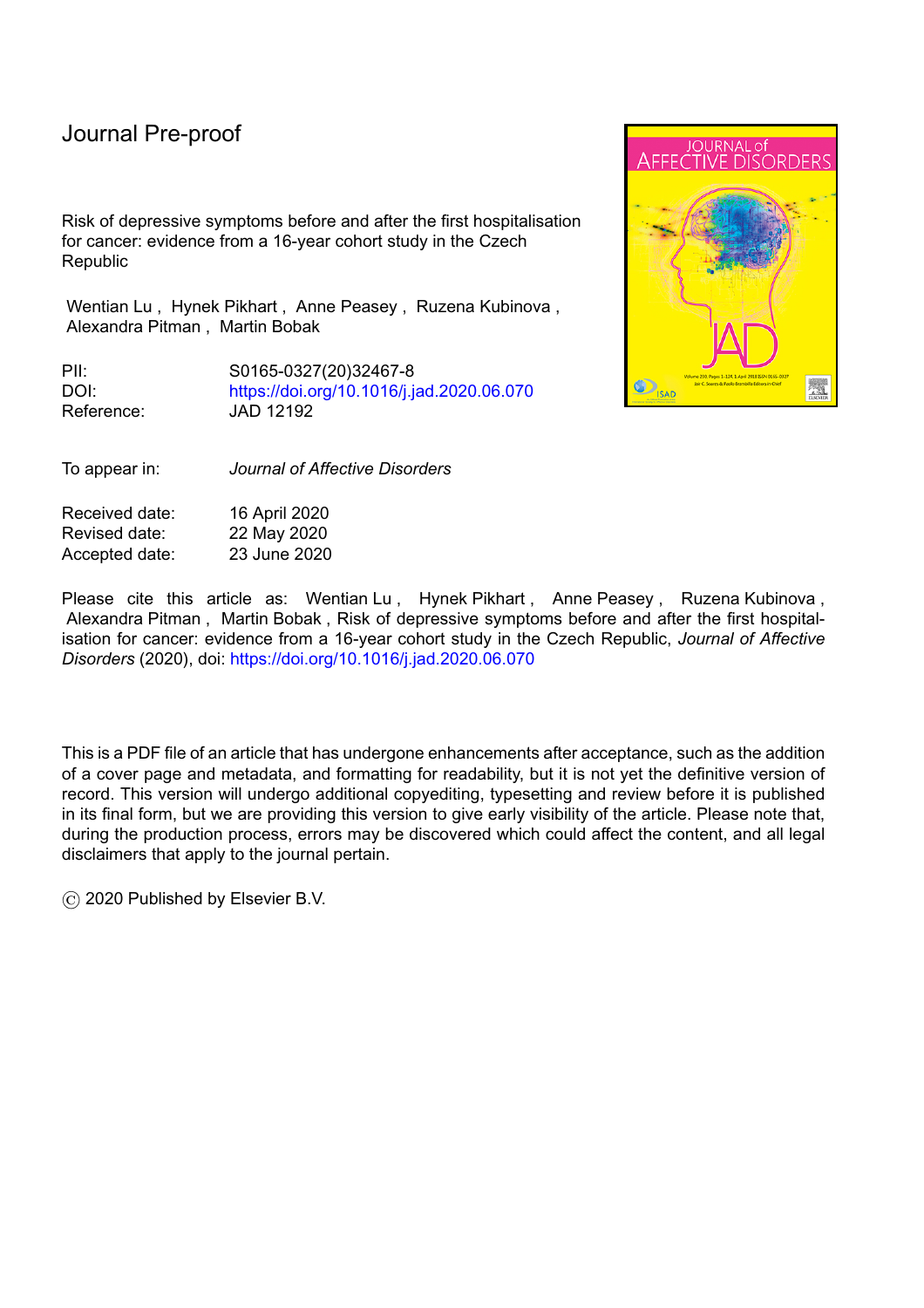Our sample contained more than twenty types of cancer. The sample sizes of different types of cancer were diverse (Supplementary Figure S2). For example, there were 102, 118 and 141 incident cases of lung (C33, C34), breast (C50) and prostate (C61) cancers, respectively; whereas there were only 3, 23, 18 incident cases of oesophagus (C15), stomach (C16) and brain cancers, respectively.

Supplementary Table S2 shows the univariate relationships between confounders and depressive symptoms among incident cancer cases. Participants who were female, unmarried, diagnosed with cardiovascular or chronic respiratory diseases, or had vocational or primary education or below, were more likely to have depressive symptoms at baseline than those who were male, married, diagnosed without cardiovascular or chronic respiratory diseases, or who had a university degree. However, compared with non-alcohol consumers, alcohol consumers were less likely to have depressive symptoms at baseline.

# *Association between follow-up years and depressive symptoms*

l

Table 2 shows the results of our fully-adjusted model describing the association between follow-up years and depressive symptoms among incident cancer cases. After controlling for covariates, years of follow-up were positively associated with severity of depressive symptoms. For each year of observation, patients with cancer were 1.07 (95%CI: 1.05–1.10) times more likely to be in the highest tertile of CES-D scores (whether pre- or post-diagnosis). We also found significant quadratic and cubic effects of year, suggesting a non-linear effect of year on depressive symptoms.

Figure 2 illustrates the predicted probability of being in the highest tertile of CES-D scores during follow-up among incident cancer cases, with year=0 as a proxy for cancer diagnosis. Overall, although the change in probability between two subsequent years was small, the cubic shape of the curve was statistically significant (Table 2, 0.9997, 95%CI: 0.9994–0.9999). The probability was around 25% at five years before hospitalisation, and increased to around 32% at five years after hospitalisation. Thereafter, the probability continued increasing at a slower rate until its highest point (around 33%) at 7.5 years after hospitalisation. The predicted values prior to 10 years prehospitalisation or after 10 years post-hospitalisation were dispersed, due to the small sample size for those followed-up for more than 10 years before or after hospitalisation (Supplementary Figure S3).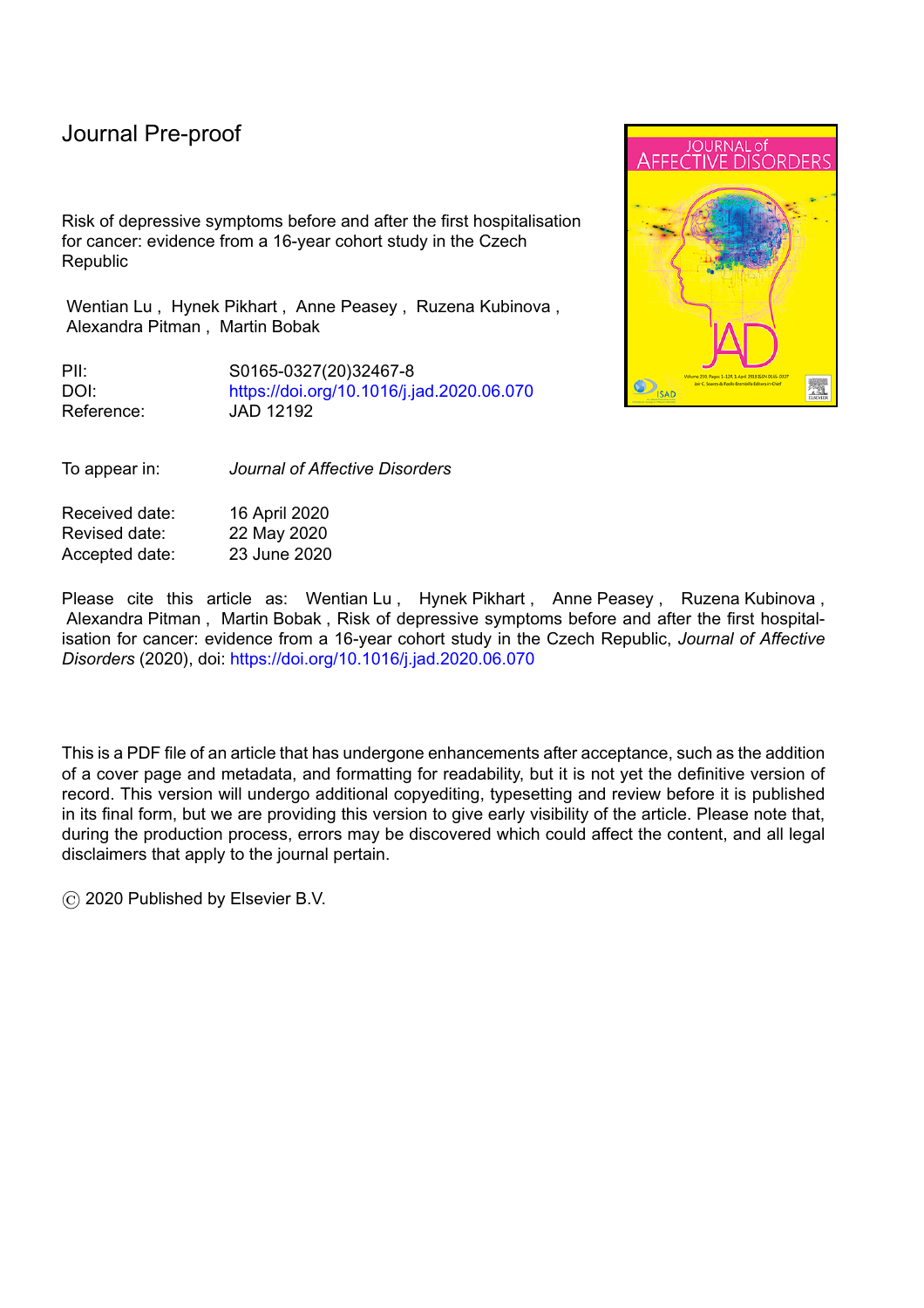Table 4 Changes of the probability of being in the highest tertile of OESS ores at 615 and 1t4 years before hospitalisations, and 1t15 years after hospitalisation

l

| <b>Probabilities</b>                                                                                               | Slope (change)<br>per year) | $95\%$ CIs         | <b>P</b> -<br>values |
|--------------------------------------------------------------------------------------------------------------------|-----------------------------|--------------------|----------------------|
| 6 45 years before hospitalisation                                                                                  | $-0.06$                     | $(-0.10 \pm 0.02)$ | 0.007                |
| 1 <b>4</b> years before hospitalisation                                                                            | 0.11                        | $(0.07 \pm 0.15)$  | < 0.001              |
| Change (between 6 $\pm$ 5 years and 1 $\pm$ years<br>before hospitalisation)                                       | 0.12                        | $(0.07 \pm 0.18)$  | < 0.001              |
| 1 ± 1 years after hospitalisation                                                                                  | 0.07                        | $(0.01 \pm 0.13)$  | 0.024                |
| Change (between $1 \nightharpoonup$ years before<br>hospitalisation and $1\,\pm 5$ years after<br>hospitalisation) | $-0.05$                     | $(-0.12 \pm 0.03)$ | 0.250                |

*CES-D: Centre for Epidemiological Studies-Depression; 95%CI: 95% Confidence Interval*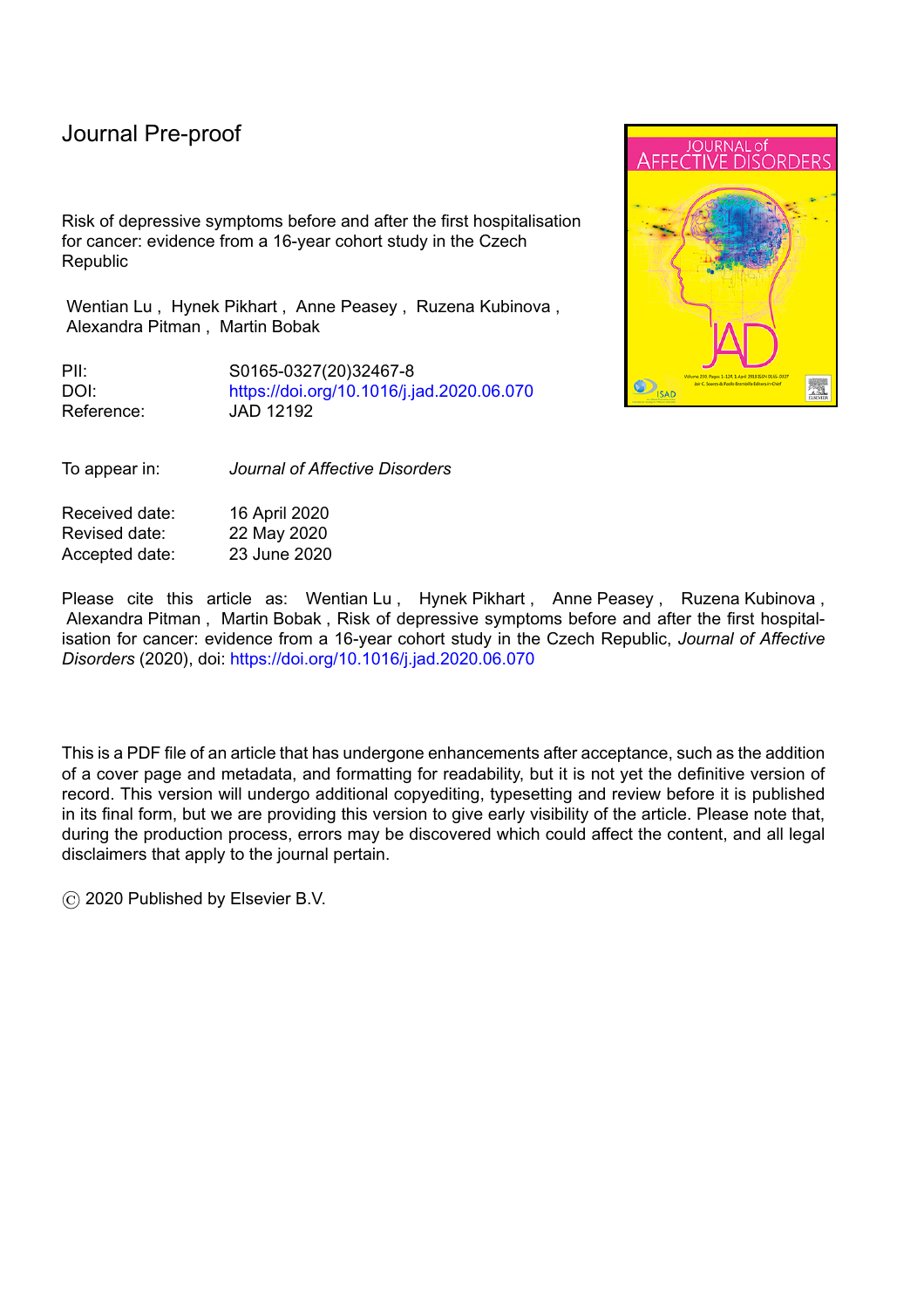